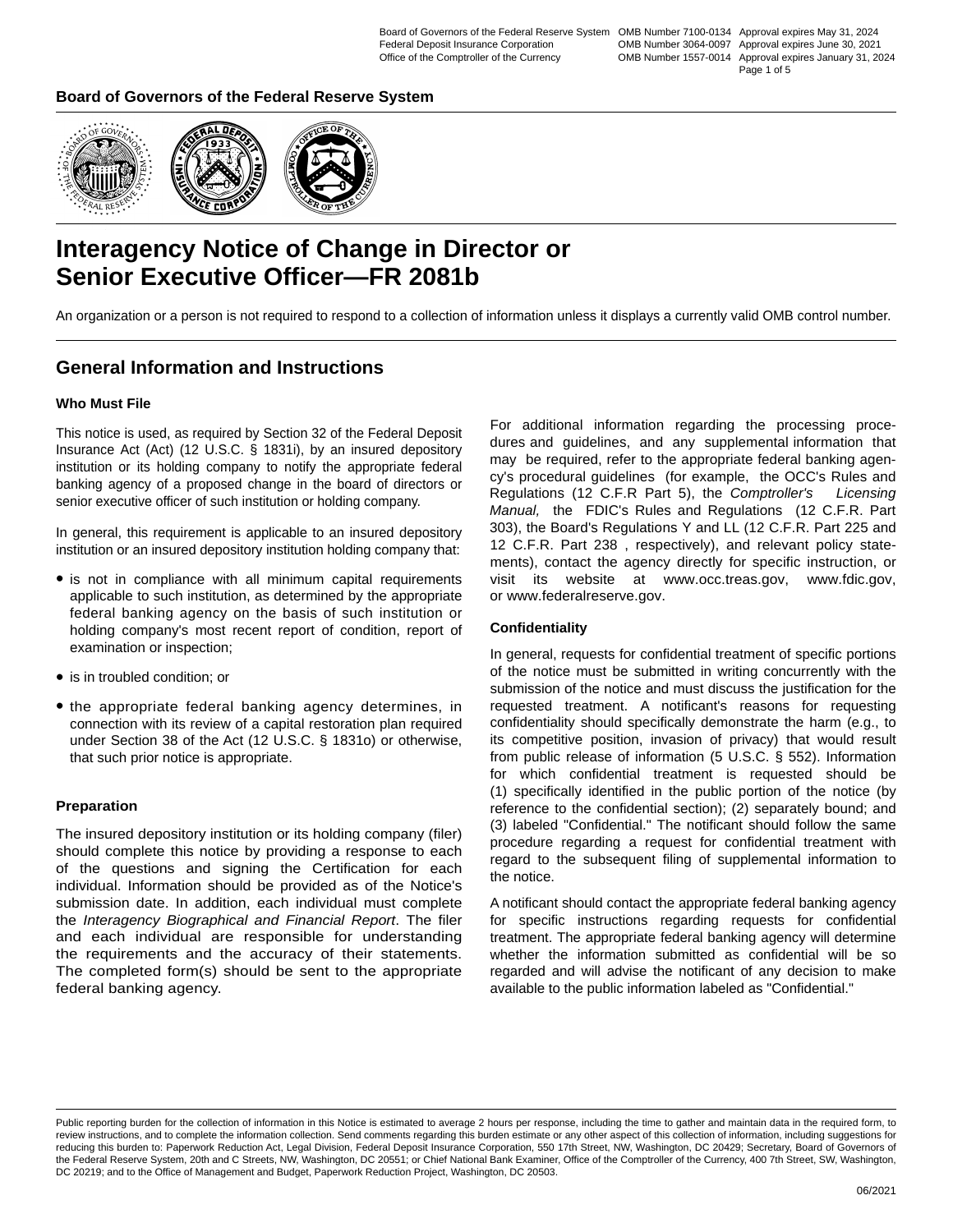## **—Continued**

## **Privacy Act Statement**

#### **Purposes**

This form is used by an insured depository institution, a holding company, or an affected individual to notify the appropriate federal banking agency of a proposed change in the institution's board of directors or senior executive officers. If the institution is experiencing certain financial or supervisory difficulties, the appropriate federal banking agency must provide consent to the change. The federal banking agencies are respectively the Board of Governors of the Federal Reserve System (Board), the Office of the Comptroller of the Currency (OCC), and the Federal Deposit Insurance Corporation (FDIC). This Privacy Act statement is made pursuant to the requirements of the Privacy Act of 1974, 5. U.S.C. § 552a.

#### **Authority**

Section 32 of the Federal Deposit Insurance Act (12. U.S.C. § 1831i).

#### **Effects of Nondisclosure**

This form solicits information that enables the appropriate federal banking agency to evaluate each proposed addition of any individual to the board of directors or the employment of any individual as a senior executive officer and determine whether or not to disapprove it. Provision of the requested information is voluntary. However, failure to provide this information may result in disapproval of such a proposal or a determination that the legal requirement of prior notice has not been satisfied.

#### **Routine Uses for Board Filers**

The information you provide will be stored by the Board in the System of Records entitled "*BGFRS-37: Electronic Applications.*" All or part of the information may be disclosed outside of the Board as follows:

- 1. To the appropriate federal, state, local, foreign, or self-regulatory organization or agency responsible for investigating, prosecuting, enforcing, implementing, issuing, or carrying out a statute, rule, regulation, order, policy, or license if the information may be relevant to a potential violation of civil or criminal law, rule, regulation, order, policy, or license;
- 2. To a federal agency in the executive, legislative, or judicial branch of government, or to a Federal Reserve Bank, in connection with the hiring, retaining, or assigning of an employee, the issuance of a security clearance, the conducting of a security or suitability investigation of an individual, the classifying of jobs, the letting of a contract, the issuance of a license, grant, or other benefits by the receiving entity, or the lawful statutory, administrative, or investigative purpose of the receiving entity to the extent that the information is relevant and necessary to the receiving entity's decision on the matter;
- To a congressional office in response to an inquiry made by the 3. congressional office at the request of the individual to whom the record pertains;
- To the Department of Justice, a court, an adjudicative body or 4. administrative tribunal, a party in litigation, or a witness if the Board (or in the case of an Office of Inspector General (OIG) system, the OIG) determines, in its sole discretion, that the information is relevant and necessary to the matter;
- 5. To contractors, agents, or others performing work on a contract, service, cooperative agreement, job, or other activity for the Board and who have a need to access the information in the performance of their duties or activities for the Board;
- 6. To appropriate agencies, entities, and persons when (1) the Board suspects or confirms that the security or confidentiality of information in the system of records has been compromised; (2) the Board has determined that as a result of the suspected or confirmed compromise there is a risk of harm to economic or property interest, identity theft or fraud, or harm to the security or integrity of this system or other systems or programs (whether maintained by the Board or another agency or entity) that rely upon the compromised information; and (3) the disclosure is made to such agencies, entities, and persons who are reasonably necessary to assist in connection with the Board's efforts to respond to the suspected or confirmed compromise and prevent, minimize, or remedy such harm;
- To other bank and thrift regulatory agencies pursuant to 7. explicit information sharing agreements for regulatory comment purposes; and
- To another federal agency or federal entity, when the Board 8. determines that the information from the system of records is reasonably necessary to assist the recipient agency or entity in (1) responding to a suspected or confirmed breach, or (2) preventing, minimizing, or remedying the risk of harm to individuals, the recipient agency or entity (including its information systems, programs, and operations), the Federal Government, or national security, resulting from a suspected or confirmed breach.

#### **Routine Uses for FDIC Filers**

The information you provide will be stored by the FDIC in the System of Records entitled "*FDIC 3064-0002: Financial Institution Investigative and Enforcement Records*." All or part of the information may be disclosed outside of the FDIC as follows:

1. To federal, state, local, foreign, or self-regulatory authorities responsible for investigating or prosecuting a violation of, or for enforcing or implementing a statute, rule, regulation, or order issued, when the information indicates a violation or potential violation of law, whether civil, criminal, or regulatory in nature, and whether arising by general statute or particular program statute, or by regulation, rule, or order issued pursuant thereto;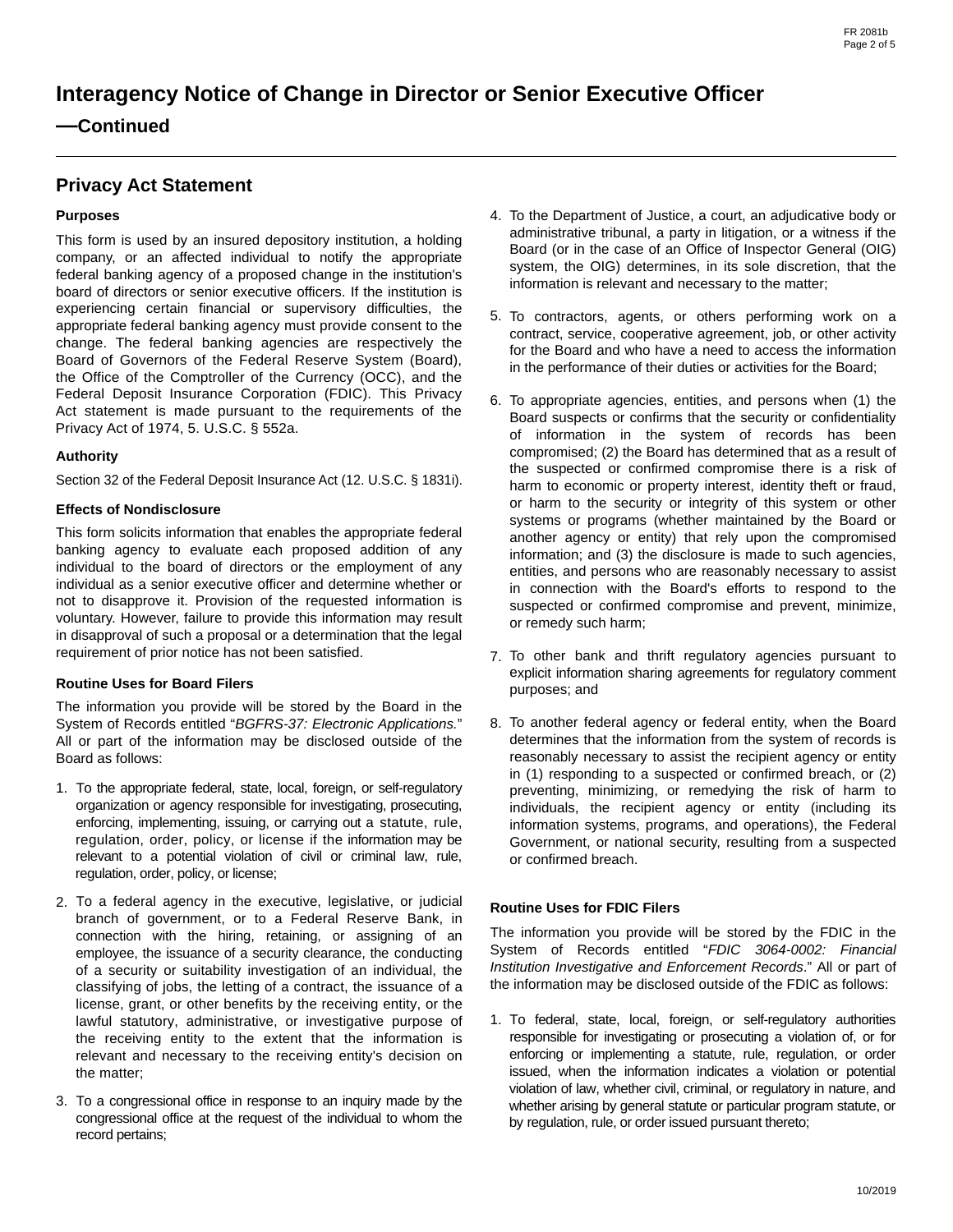## **—Continued**

### **Privacy Act Statement–**Continued

**Routine Uses for FDIC Filers–**Continued

- To a court, magistrate, or other administrative body in the course 2. of presenting evidence, including disclosures to counsel or witnesses in the course of civil discovery, litigation, or settlement negotiations or in connection with criminal proceedings, when the FDIC is a party to the proceeding or has a significant interest in the proceeding, to the extent that the information is determined to be relevant and necessary;
- To a congressional office in response to an inquiry made by the 3. congressional office at the request of the individual who is the subject of the record;
- 4. To appropriate agencies, entities, and persons when (1) FDIC suspects or has confirmed that there has been a breach of the system of records; (2) FDIC has determined that as a result of the suspected or confirmed breach there is a risk of harm to individuals, FDIC (including its information systems, programs, and operations), the federal government, or national security; and (3) the disclosure made to such agencies, entities, and persons is reasonably necessary to assist in connection with FDIC's efforts to respond to the suspected or confirmed breach or to prevent, minimize, or remedy such harm;
- 5. To another federal agency or federal entity, when FDIC determines that information from this system of records is reasonably necessary to assist the recipient agency or entity in (1) responding to a suspected or confirmed breach or (2) preventing, minimizing, or remedying the risk of harm to individuals, the recipient agency or entity (including its information systems, programs, and operations), the federal government, or national security, resulting from a suspected or confirmed breach;
- To federal, state, or foreign authorities in connection with 6. hiring or retaining an individual, conducting a background security or suitability investigation, adjudication of liability, or eligibility for a license, contract, grant, or other benefit;
- To contractors, grantees, volunteers, and others performing or 7. working on a contract, service, grant, cooperative agreement, or project for the FDIC, the OIG, or the federal government for use in carrying out their obligations under such contract, grant, agreement or project;
- To federal, state or foreign financial institutions supervisory 8. authorities for regulatory or enforcement purposes, and
- To a financial institution affected by enforcement activities or 9. reported criminal activities.

#### **Routine Uses for OCC Filers**

The information you provide may be stored by the OCC in the System of Records entitled "Notice of Proposed Changes in Employees, Officers and Directors Tracking System." Information maintained in this system may be disclosed to:

- 1. A Section 5.51 entity, a Section  $5.20(g)(2)$  entity, a part 163, subpart H entity, or a Section 1818(b) entity in connection with review and action on a notice filed by that entity;
- Third parties to the extent necessary to obtain information that 2. is pertinent to the OCC's review and action on a notice received under any authority cited herein;
- 3. Appropriate governmental or self-regulatory organizations when the OCC determines that the records are relevant and necessary to the governmental or self-regulatory organization's regulation or supervision of financial service providers, including the review of the qualifications and fitness of individuals who are or propose to become responsible for the business operations of such providers;
- An appropriate governmental, tribal, self-regulatory, or 4. professional organization if the information is relevant to a known or suspected violation of a law or licensing standard within that organization's jurisdiction;
- The Department of Justice, a court, an adjudicative body, a 5. party in litigation, or a witness if the OCC determines that the information is relevant and necessary to a proceeding in which the OCC, any OCC employee in his or her official capacity, any OCC employee in his or her individual capacity represented by the Department of Justice or the OCC, or the United States is a party or has an interest;
- 6. A congressional office when the information is relevant to an inquiry made at the request of the individual about whom the record is maintained;
- 7. A contractor or agent who needs to have access to this system of records to perform an assigned activity;
- Third parties when mandated or authorized by statute; or 8.
- 9. Appropriate agencies, entities, and persons when: (a) The Department suspects or has confirmed that the security or confidentiality of information in the system of records has been compromised; (b) the Department has determined that as a result of the suspected or confirmed compromise there is a risk of harm to economic or property interests, identity theft or fraud; or harm to the security or integrity of this system or other systems or programs (whether maintained by the Department or another agency or entity) that rely upon the compromised information; and (c) the disclosure made to such agencies, entities, and persons is reasonably necessary to assist in connection with the Department's efforts to respond to the suspected or confirmed compromise and prevent, minimize, or remedy such harm.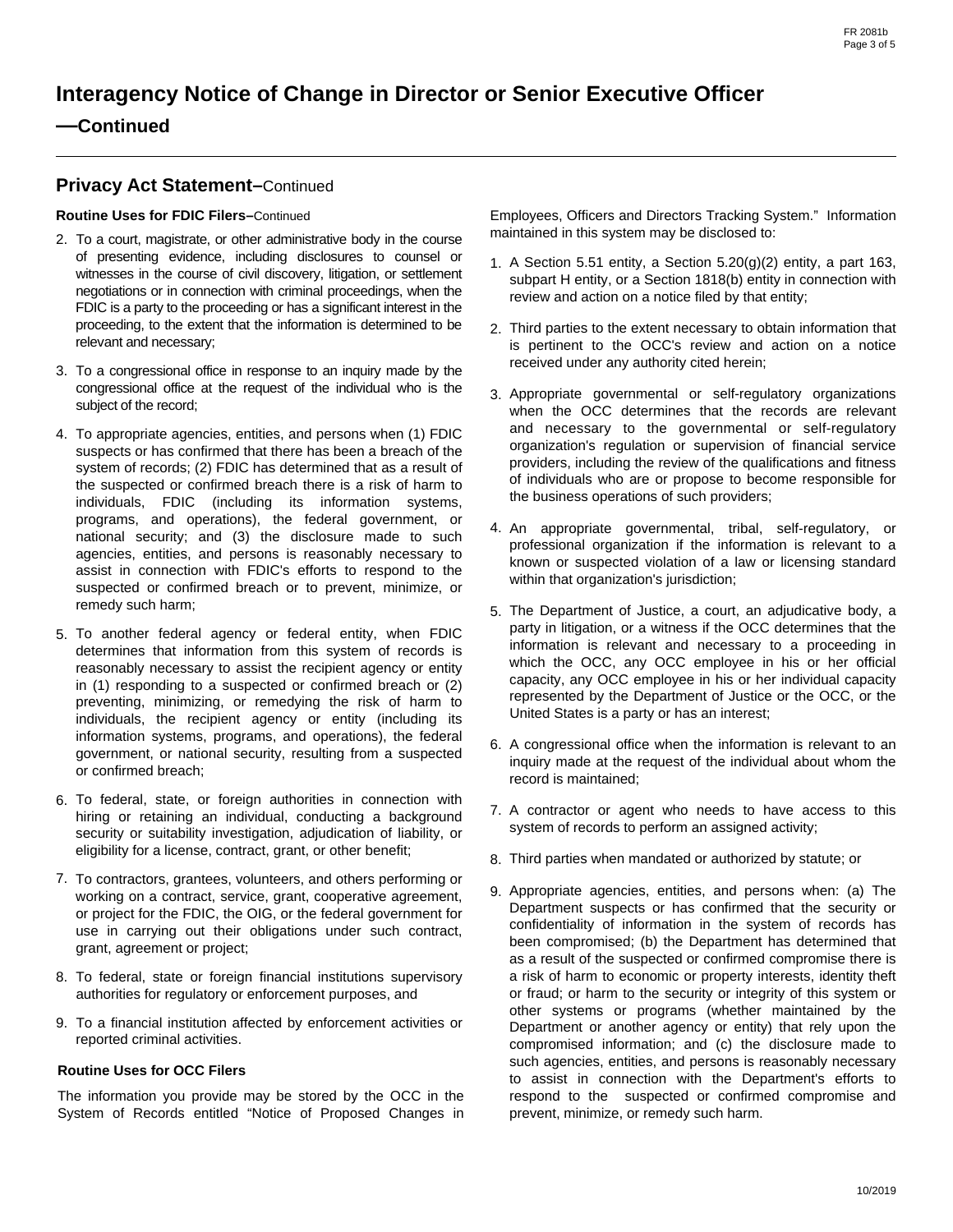## **—Continued**

## **Details of Proposed Transaction:**

| Full Name of Individual                                   |                                          |                                    |                                  |  |  |
|-----------------------------------------------------------|------------------------------------------|------------------------------------|----------------------------------|--|--|
| Notice to serve as a:                                     | <b>Director</b>                          |                                    |                                  |  |  |
|                                                           | Senior Executive Officer                 |                                    |                                  |  |  |
|                                                           |                                          | Title                              |                                  |  |  |
| Reason:                                                   | To replace<br>; or<br>Name of Individual |                                    |                                  |  |  |
|                                                           | To fill a new position.                  |                                    |                                  |  |  |
|                                                           |                                          |                                    |                                  |  |  |
| Type of filing:                                           | <b>Prior Notice</b>                      | After-the-Fact Notice <sup>1</sup> | <b>Waiver Previously Granted</b> |  |  |
| Name of Insured Depository Institution or Holding Company |                                          |                                    |                                  |  |  |
| <b>Street Address</b>                                     |                                          |                                    |                                  |  |  |
|                                                           |                                          |                                    | $\vert \mathbf{v} \vert$         |  |  |
| City                                                      |                                          | State                              | Zip Code                         |  |  |
|                                                           |                                          |                                    |                                  |  |  |

1. Describe the steps taken by the insured depository institution or holding company to investigate and satisfy itself as to the competence, experience, character, and integrity of the subject individual. Summarize the individual's qualifications for the proposed position.

- 2. If this notice represents a proposal to serve as a senior executive officer of an insured depository institution or holding company:
	- a. Describe the duties and responsibilities of the subject position or attach a position description, if applicable.
	- b. Discuss the proposed terms of employment of the subject individual and attach a copy of all pertinent documents, including any applicable employment contract or compensation arrangement.<sup>2</sup>
- 3. If this is an after-the-fact notice, identify the exception to the prior notice requirement upon which the notificant relies. If no exception is available, discuss the reasons that prior notice was not given and what steps have been taken to avoid future violations.

<sup>1.</sup> An after-the-fact notice may violate applicable notice requirements that could result in legal sanctions or resignation.

<sup>2.</sup> The filing of any employment contract or compensation arrangement hereunder does not satisfy any other filings or requirements under other applicable laws or regulations.